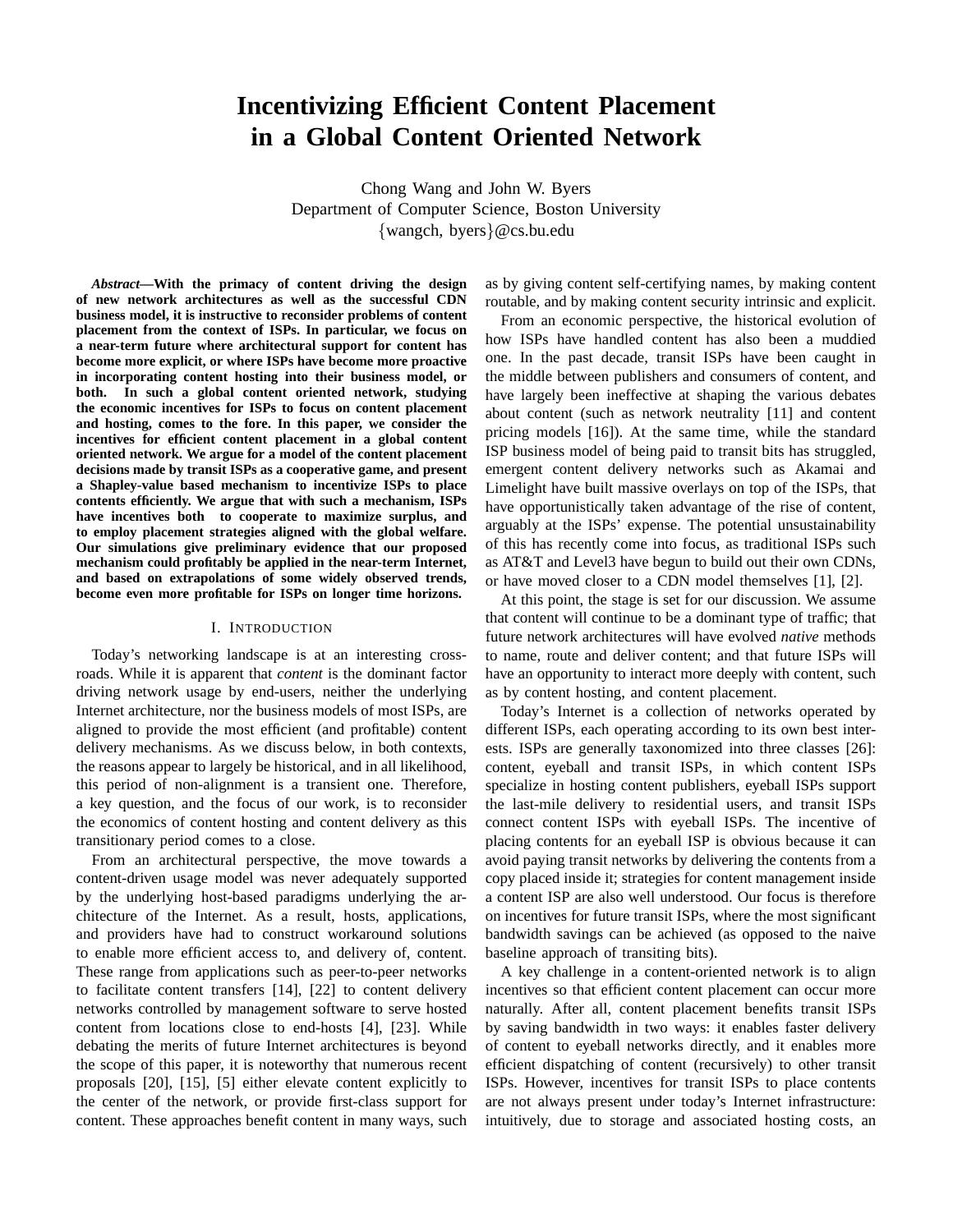ISP would not keep contents for a time span longer than as needed to receive and forward them. Furthermore, depending on the structure of their peering agreements, transit ISPs may find it more profitable to forward, rather than store bits. Also, digital rights management and network neutrality factor in to ISPs' decisions regarding the hosting and, albeit indirectly, prioritization of some content over others. Lastly, transit ISPs face competition from other entities, for instance, content delivery networks, that may further perturb their incentives.

We argue that the key to unlock the benefits produced by content oriented network for transit ISPs is to minimize their distribution cost to improve performance, offer competitive price and maximize their surplus. Some degree of cooperation between the transit ISPs may also be needed (or at least, continuing to operate as if this is a non-cooperative game may backfire). In such a setting, mechanisms that appropriately measure each transit ISP's contribution in providing content placement, and compensating them commensurately, is needed to provide appropriate incentives to transit ISPs.

In this paper we consider such an incentive mechanism. We model the content placement of transit ISPs as a cooperative game and apply the Shapley value [24] solution concept to develop a candidate profit distribution scheme. By analysis and simulation, we provide preliminary evidence that our mechanism provides appropriate incentives for transit ISPs to place contents that optimize the network's distribution cost; moreover, these incentives are likely to become stronger over time, based on extrapolation of current Internet trends.

## II. RELATED WORK

Content placement is a broad area that spans theoretical and systems research. Instead of cache replacement mechanisms performed on an isolated cache, this line of research focuses on strategies and protocols to deploy contents to improve the performance of the whole system. Since the concept of optimal data placement was introduced [12], many efforts have been made in both theoretical and system perspectives. In [6] it was shown that the general data placement problem is APX-hard, and approximation algorithms for special cases were presented and analyzed; in [8] the general data placement problem was tailored to real system environments and requirements, for which a constant approximation distributed algorithm was designed. In [21] the problem of optimally replicating contents for a content distribution network (CDN) was considered, and several heuristics were presented and evaluated; in [7] the idea of combining caching and content replication was presented.

With the proposal of content oriented networks, economic incentives caught the attention of network research community recently. In [28], it was pointed out that existing incentive mechanisms were unsatisfactory; in [19] the choices of cache sizes by individual proxies was modeled as a game, and incentives of optimal resource allocation was discussed; in [3] the flow of transmitting contents was modeled, in which entities in different positions were analyzed, and their incentives of caching were derived.

The Shapley value is a classical solution concept in cooperative game theory (see Section IV). There have been numerous research on axiomatization [18] and representation [17] of the Shapley value. Recently, it has been applied to the economic aspects of networking: in [25] the problem of inter-domain routing was considered, serving as incentives for ISP to connect to other ISPs and to route traffic in a better way than hot-potato routing practiced by most ISPs nowadays; in [26] it was used to distribute profits among different types of ISPs, and simple closed-form calculation method for the Shapley value was presented; in [27] it was used to encourage participation in peer-assisted services, and a simpler way to calculate the Shapley value was shown for this case.

## III. SYSTEM MODEL

Our model of the overall networked system consists of two parts: a network model and a model for how ISPs define and derive utility, revenue, and profits.

### *A. Network Model*

Given a network  $G = \{V, E\}$ , in which V is the set of routers and E is the set of links. Each router  $v \in V$  is annotated with its capacity reserved for contents  $(\mu_v)$  and the ISP it belongs to  $(\Psi_{v})$  (a router belongs to one ISP). Each link is annotated with its distance. For any pair of routers  $u$ and v, there is a path  $p_{u,v}$  to carry traffic from u to v.

Assume that the set of all ISPs is  $N$ , define a coalition  $S, \emptyset \subset S \subseteq N$ , to be a set of ISPs which collectively provide transit service. From the topological perspective, the subnetwork  $G_S$  induced by a coalition S is  $G_S = \{V_S, E_S\}$ , in which  $V_S = \{v | \Psi_v \in S\}$  and  $E_S = \{(v_1, v_2) | v_1, v_2 \in V_S\}.$ 

Let  $R^{S}(u, v) = 1$  if v is reachable from u in  $G_S$ , i.e. there exists a sequence of routers  $\langle u = n_0, n_1, \ldots, n_m = v \rangle$ such that  $(n_i, n_{i+1}) \in E_S$  for all  $0 \leq i < m$  (and the path from u to v in  $G_S$  is denoted as  $p_{u,v}^S$ ); otherwise  $R^S(u,v) = 0$ .

Let  $C$  denote the set of contents to be transited. Denote a transmission by  $T_{s,t}^c$ , of content  $c \in C$  from source s to client t. Let  $\nu_c$  denote the size of content c. A transmission happens as follows: a request is sent from t to s along  $p_{t,s}^S$  requesting a content c. c may be placed at some routers along the path based on the content placements of routers. Assume router  $r$ has the content ( $r = s$  if c is not placed along  $p_{t,s}^S$ ), the request is served from  $r$  to  $t$ .

#### *B. Utility Model*

We model three parts of utility: revenue of transmissions, transmission costs and storage costs for replicated contents. Note that these components are defined for valid transmissions, i.e.  $T_{s,t}^c$  such that  $R^S(s,t) = 1$ , otherwise they are 0.

*revenue*: assume that for every transmission  $T_{s,t}^c$ , a certain amount of revenue  $r_{s,t}^c$  is generated to the coalition involved in the transmission. The amount of revenue is the result of the negotiation between the coalition of transit ISPs and content, eyeball networks. In the short term, it is independent of where the content is actually delivered. However, in the long run it depends on where contents are delivered: when a coalition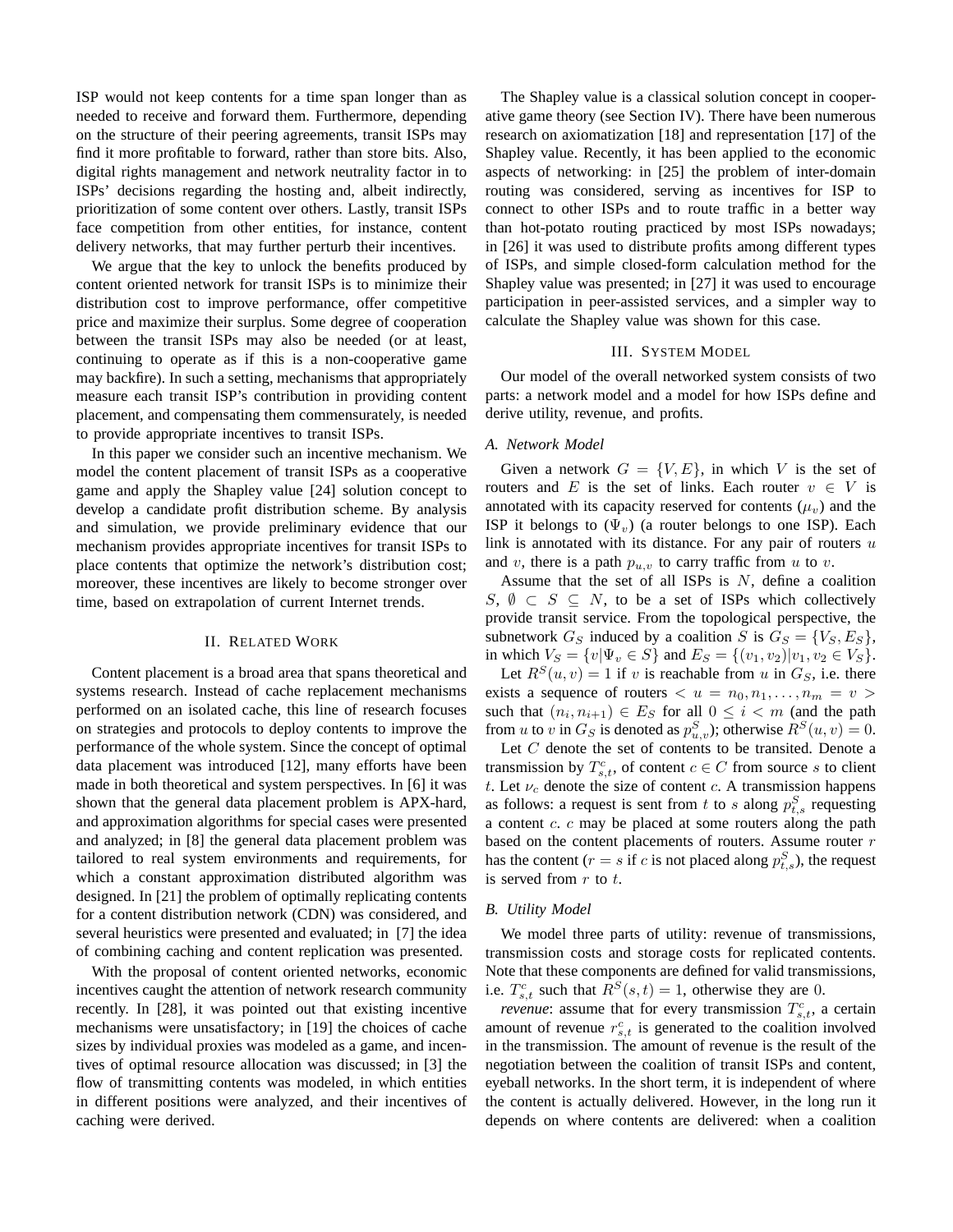decides how much it should charge for a transmission and making itself competitive in the market, cost associated to the transmission is an important factor to be considered.

*transmission cost*: if a transmission  $T_{s,t}^c$  is served at router r, we model the transmission cost  $\sigma_1$  as proportional to "bitmiles", a reflection of the bandwidth-delay product of the transmission that takes place:  $\sigma_1(T_{s,t}^c) = \nu_c l(r,t)$ , in which  $l(r, t)$  is the network distance from router r to t along path  $p_{r,t}^S$ . We omit the cost of transmitting the initial request of the content as the request is relatively small in data size.

*storage cost*: Assume that each router updates its content placement at every time interval  $\tau$ . Let binary variable  $P^{\tau}(c, r)$ denote whether content c is placed at router r during  $\tau$ . The storage cost of c during period  $\tau$  is  $\sigma_2^{\tau}(c) = \beta P^{\tau}(c,r)\nu_c$ ,  $\beta \in R$ .<sup>1</sup>

Now we define the utility of a coalition S. Let  $T<sub>S</sub>$  be the set of transmissions served by  $S$  and  $C$  be the set of contents in these transmissions. The transmissions are served within subnetwork  $G_S$ . The utility of coalition S is defined as

$$
V(S) = \sum_{T_{s,t}^c \in T_S} R^S(s,t) (\alpha r_{s,t}^c - \nu_c l(r,t)) - \sum_{c \in C} \sum_{r \in V_S} \beta P(c,r) \nu_c
$$
\n(1)

in which  $\alpha, \beta \in R$ .

We now formulate the key problem in this work, the content placement problem:

*Problem 1:* The *content placement problem* facing a coalition  $S$  (or as a special case, an ISP) is to place contents (determining  $P(c, r)$ ) for each  $r \in V_S$  such that  $V(S)$  is max- $\sum_{c \in C} P(c, v) \nu_c \leq \mu_v.$ imized, while respecting capacity constraints, i.e.  $\forall v \in V_S$ ,

In a centralized sense, this problem is NP-hard and hard to approximate [6]. Our focus, however, is not an optimal solution to this problem. Instead we reason about it from the standpoint of cooperative games, and consider how the use of different heuristics and coalitional strategies could be employed by sets of strategic players in practice.

#### IV. CONTENT PLACEMENT AS A COOPERATIVE GAME

In this section, we model content placement as a cooperative game across ISPs. We begin with the necessary background for our approach: the framework for cooperative games, various definitions used in defining solution concepts, and the Shapley value profit sharing mechanism. We then demonstrate how to apply these methods to the problem setting in our model.

## *A. Background: Cooperative Games and the Shapley Value*

In a cooperative game framework, a set of  $n$  players form coalitions  $S \subseteq 2^n$  that cooperatively generate profits and share those profits amongst the members of the coalition. A valuation function V maps a coalition to a real-valued utility  $V: 2^n \rightarrow \mathbb{R}$ . The profits need to be shared fairly among the coalition members. An axiomatic definition of equitability and a mechanism for fairly dividing payoffs was the solution concept developed by Shapley in 1958 [24]. While Shapley's properties were different from the three listed below, these three are more intuitive and lead to the same unique mechanism [18].

Letting  $\varphi_i(N, V)$  denote player is share of profit in a set of players  $N$  where the utility function is  $V$ , the axioms are:

- 1) *Efficiency*:  $\sum_{i \in N} \varphi_i(N, V) = V(N)$ .
- 2) *Symmetry:* If for all  $S \subseteq N \setminus \{i, j\}$ ,  $V(S \cup \{i\}) = V(S \cup$  ${j}$ , then  $\varphi_i(N, V) = \varphi_j(N, V)$ .
- 3) *Strong monotonicity:* Given  $(N, V)$  and  $(N, W)$ , if for all  $S \subseteq N \setminus \{i\}, V(S \cup \{i\}) - V(S) \geq W(S \cup \{i\}) W(S)$ , then  $\varphi_i(N, V) \geq \varphi_i(N, W)$ .

Intuitively, these properties ensure that the mechanism should distribute all the profit, it should be fair in the sense that players with the same contribution to the coalition receive the same profit; and finally, contributing more to the coalition leads to more profit for a player. Mathematically, the Shapley value is defined as each player's average marginal contribution over all possible orderings of players:

$$
\varphi_i(N, V) = \frac{1}{|N|!} \sum_{\pi \in \Pi} (V(S(\pi, i) \cup \{i\}) - V(S(\pi, i))) \quad (2)
$$

where  $S(\pi, i)$  denotes the subset of players preceding i in ordering  $\pi$ ,  $\Pi$  is the total orderings of N,  $V(.)$  is the profit generated by the corresponding set of players.

## *B. The Content Placement Game*

Returning to our problem, intuitively, an ISP benefits from participating in coalitions for cooperative content placement because:

- 1) An ISP can utilize the replicated contents at other ISPs' routers to serve its customers (eyeball networks).
- 2) One copy of replicated content can serve multiple transmissions, thus utilizing the storage to the best extent.
- 3) Cooperative content placement allows improved content layout, prevents less valued replication and enables more contents to be placed in the network.

Framed as a cooperative game, each individual member in the coalition strategizes on how to place contents according to the utility function described and defined in Section III. We define *content placement of ISP i* in coalition *S*, denoted by  $P_i^S$ , as the contents selected by ISP i:  $P(c, r)$  for each  $r \in V_S$  such that  $\Psi_r = i$ . Among all possible placements  $P_i^S$ , we define the *coalitionally optimal placement strategy* of ISP *i*, denoted by  $\hat{P}_i^S$ , as the placement that maximizes  $V(S)$ . Similarly, we define  $P^S$  and  $\hat{P}^S$  to be the content placement of coalition  $S$ , and the coalitionally optimal such placement, respectively.

#### *C. Content Placement Strategies*

We now briefly consider some candidate heuristic content placement strategies that ISPs might employ, and outline algorithms to determine content placement.

<sup>&</sup>lt;sup>1</sup>Note that since the utility is additive over time intervals, we consider transmissions within one time interval and drop  $\tau$  in the utility function.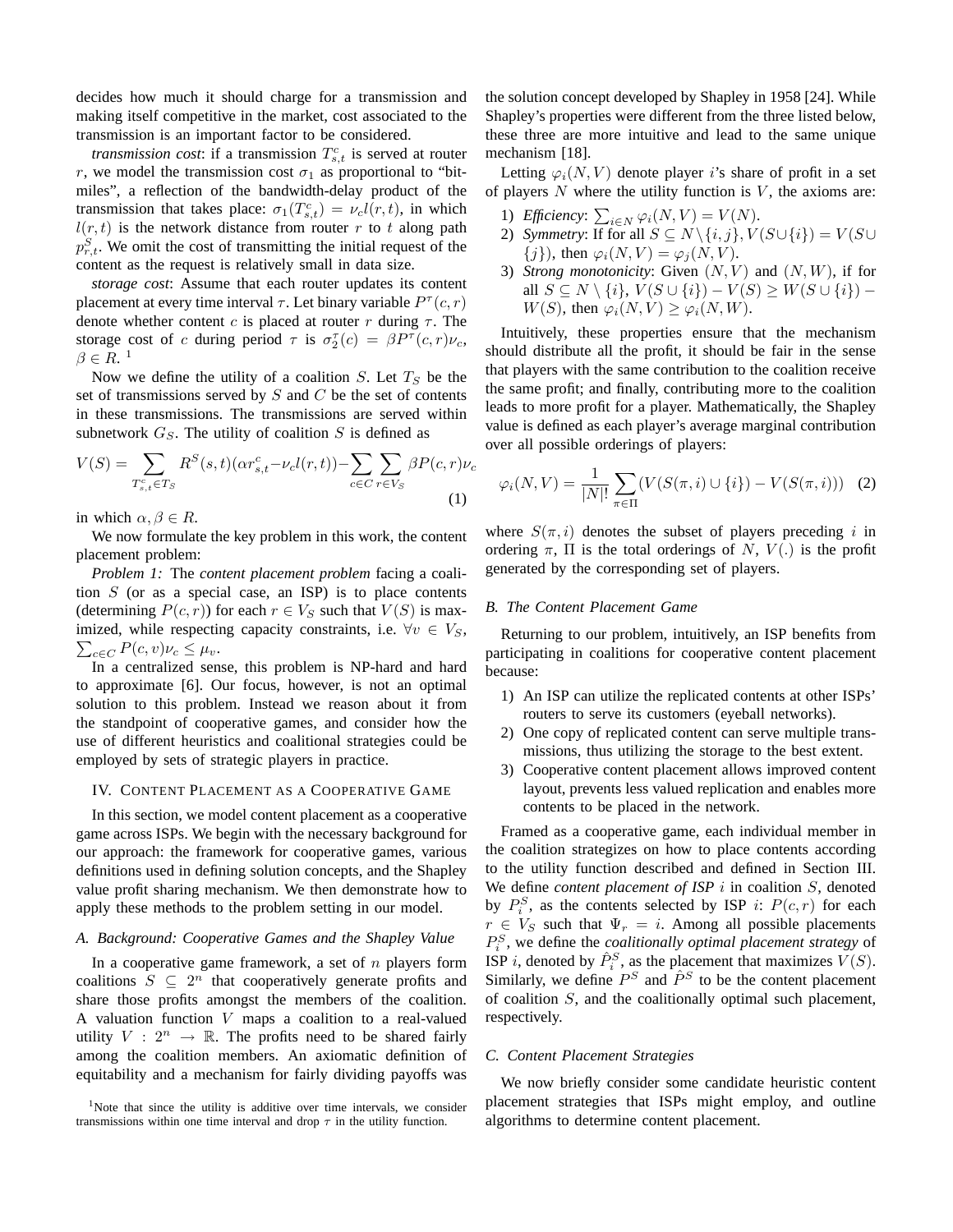

TABLE I EXAMPLE OF CONTENT PLACEMENT STRATEGIES AND THE SHAPLEY VALUES

*1) Content Placement Strategies:* Consider the following intuitive content placement strategies, in which we use the term *candidate set* to denote the content feasible for a given ISP to place.

*Coalitionally Optimal Placement*: Each ISP's content selection is aligned with the optimal strategy of the coalition, i.e. if content c is placed at R in  $\hat{P}^S$ , it is also at R in  $\hat{P}^S_i$ .

*Aggressive Placement*: Each ISP replicates contents if and only if doing so reduces transit cost. Any request reaching a router that has a copy of the content terminates at that point. Note that if a request is served at a Content-Store, it will not pass through subsequent routers along the path. If every router performs aggressive placement, the optimization decision becomes more myopic: for instance, a router as the potential role of an internal distribution node may find placing some contents not worthy enough due to aggressive placement of other routers, which choose to place the contents albeit with a relatively small reduction of transit cost. The system ends up with sub-optimal placement for these contents.

*Myopically Selfish Placement*: candidate set of ISP i only contains transmissions whose destination routers belong to  $i$ (in the context of a transit network, a destination router is the router through which the content is delivered to the eyeball network). This strategy is similar to today's application-specific content delivery approach: an application often rents servers and selects contents to be placed at those servers.

*2) Content Placement Algorithms:* We start with centralized approaches to determine content placements. Assume that each router has information on sizes and frequencies of the contents that pass through it, i.e. the aggregated access demand for each content is known.

*Optimal and Selfish Placements*: consider the optimization problem stated in Section III. Since it is APX-hard, a natural approach is to employ a hill-climbing heuristics to improve the utility of content placement. We start with no content in the whole network and apply iterative best-response. We consider two operations in each iteration: (1) associating and (2) disassociating a content with a router. the former for every content in every router's candidate set and the latter for every placed content in the network. In each iteration, we choose the operation that maximizes the reduction in cost, until no such move exists. Note that for each router, there may be many transmissions associated with a content, in which case the total cost changes in proportion to the number of transmissions it services, but the storage cost is counted once.

For optimal placement, a content is in the candidate set of a router if the following criteria are met: (1) the router is on the path of the transmission; (2) no prior hops have placed the content; (3) the router has sufficient capacity to place the content. For myopically selfish placement, the destination of the transmission must additionally belong to that same ISP.

*Aggressive Placement* is more naturally a decentralized process: if synchronization is assumed, the process of each content request traveling from the source to the destination can be easily simulated. When a request reaches a router, the router evaluates the benefit of placing the content. Each router's objective is to fill up its capacity and achieve the largest benefit, in the spirit of a Knapsack problem.

*3) Example of Content Placement Strategies and the Shapley Values:* Table 1 shows an example of the Shapley values under different content placement strategies in a very simple network setting. The network topology is shown in the figure (left) with AS numbers, router identifiers and link lengths. There are two transmissions of the same file with unit size, one from  $R1$  to  $R3$  and the other from  $R1$  to  $R4$ . We assume that each transmission generates a revenue of 5 for the whole network. The storage cost at every router is 3. Let  $\alpha = \beta = 1$ . Assume that all routers have sufficient space to replicate the file. Consider the cases in which ISPs employ (1) optimal placement, (2) aggressive placement and (3) selfish placement. The placement of each case, the utility of each subset (with positive utility) and the Shapley value for each ISP are shown.

Consider the above strategies in the case of the coalition consisted of all ISPs: the optimal placement is to place the content at  $R2$  to achieve a total profit of 5 (10 total revenue, less 3 for storage at router  $R2$  and 1 each for transmitting to R3 and R4 respectively); in the case of aggressive placement, consider the request from R3: since compared to not doing so, replicating the content at R3 reduces the distribution cost by 1, R3 chooses to place the content; same for the request from R4; in the case of selfish placement, since R2 does not consider contents that are not delivered to its ISP (AS 1), only R3 and R4 consider placing the content, so the result is the same with the case of aggressive placement strategy.

#### *D. Equilibrium of the Content Placement Game*

In the example shown in Table 1, each ISP maximizes its profit by employing optimal placement strategy. The following generalized theorem can be proved following from the Shapley value solution concept: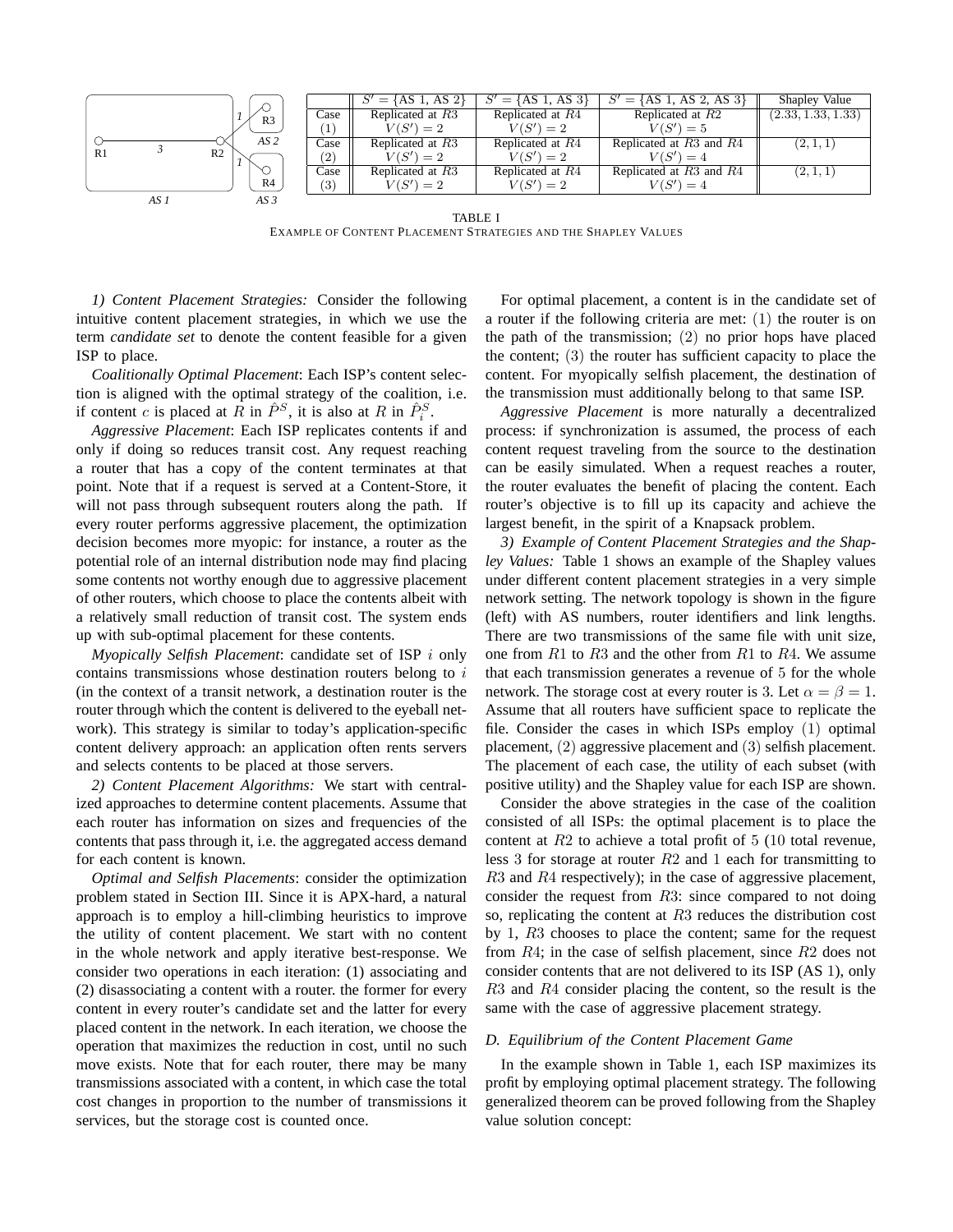*Theorem 1:* Under the Shapley value mechanism, the optimal placement strategy of coalition  $\hat{P}^S$  is a Nash Equilibrium.

*Proof:* By contradiction. Assume that AS i can make more profit by deviating from optimal placement strategy, then there must exist a coalition  $S'$  ( $i \notin S'$ ) such that  $V(S' \cup \{i\}, \hat{P}_{i}^{S'}$  $S_i^{(S')}$  −  $V(S')$  <  $V(S' \cup \{i\}, P'_i)$  −  $V(S')$ , in which  $\hat{P}_{i}^{\grave{S}^{\prime}}$  $\hat{p}^{S'}$  denotes the content placement of i aligned with  $\hat{P}^{S'}$ , the optimal placement strategy of  $S'$ ,  $P'_i$  $\mathbf{e}_i$  denotes the content placement strategy AS i deviates to, and  $V(S, P_i)$  denotes the utility of S if AS i employs strategy  $P_i$ .

This contradicts the fact that  $\hat{P}^{S'}$  is the optimal strategy for  $S'.$ 

## *E. Decomposition of the Shapley Value*

Returning to the utility function  $V(S)$ : because  $l(s,t)$  =  $l(s,r) + l(r,t)$ ,  $V(S)$  can be written into two components:  $V(S) = V_X(S) + V_Y(S)$ , where:

$$
V_X(S) = \sum_{T_{s,t}^c \in T_S} R^S(s,t)(\alpha r_{s,t}^c - \nu_c l(s,t))
$$
  

$$
V_Y(S) = \sum_{T_{s,t}^c \in T_S} R^S(s,t)(\nu_c l(s,r)) - \sum_{c \in C} \sum_{r \in V_S} \beta P(c,r) \nu_c.
$$

 $V_X(S)$  can be construed as the revenue of coalition S without content placement,  $V_Y(S)$  is the reduction of cost if content placement is implemented. The corresponding Shapley value can also be decomposed into two parts (directly from the additivity property of Shapley value [24]):  $\varphi_i(S, V_X)$  and  $\varphi_i(S, V_Y)$ , denoting the Shapley values of ISP i from  $V_X(S)$ and  $V_Y(S)$  respectively.

#### V. SIMULATION RESULTS

#### *A. Simulation Settings*

To instantiate the network system in Section III, we need to provide a network topology and representative workloads. We choose as follows:

*1) Network Topology:* Router-level ISP topologies are widely viewed as proprietary, and are not publicly available. We therefore use datasets measured by RocketFuel [29], a project that infers router-level topologies from measurements. There are 6 major US ISPs in the RocketFuel dataset: ASes 6461, 3967, 3356, 1239, 2914 and 7018. In the RocketFuel dataset, each router has the following information: geographical location and measured connections to other routers (of the ISP it belongs to and other ISPs). We coalesce routers in a certain geographical location into Points of Presence (PoPs). The capacity of a PoP is proportional to the number of routers in it. An inter-PoP connection (a link between a pair of PoP) exists if a connection exists between two routers located in these two PoPs respectively. Note that both links inside a single ISP and AS-AS links are contained. Link distance is approximated by the Euclidean distance between the geographical locations of its two endpoints. Network distance between a pair of PoPs is the sum of the distances of links that constitute the path.

Paths are calculated for each possible coalition using standard routing algorithms: Dijkstra's algorithm for intra-domain routing; standard BGP preference for inter-domain routing: a path crosses as few ISPs as possible. Among paths that cross the fewest ISPs, the path with the shortest network distance is chosen. Now we have a topology for each possible coalition, in which each PoP is annotated with its affiliation of an ISP, its capacity, geographical location, connections to its neighbors and routes to all other PoPs.

*2) Workload:* The basic information needed to drive our pilot study is an aggregated workload within a certain time span, i.e. a set of transmissions of files. Furthermore, we need to associate these transmissions to the PoPs. Among many workload characterization efforts, we chose ProWGen[9], a web workload generator tailored for the study of cache performance at servers. For parameter settings, we used the empirical settings from Web traffic characterization: file sizes follow a Lognormal Pareto distribution (the percentage of files at the tail is 30%, the heavy tail index is 1.1); access frequencies follow a Zipf distribution (the Zipf slope is 0.75); frequency and file size is uncorrelated. An access of a file constitutes a transmission.

We associate the generated transmissions to PoPs in the following way: in each ISP we choose a PoP as a publisher. Each file is hosted by a publisher at random. For each file, we distribute its access to clients: each time a client (a PoP) other than the publisher is chosen randomly along with its access frequency from this client, and this frequency is deducted from the total number of access for this file. This process is repeated until the number of access for this file is 0. Finally, we set a targeted number of transmissions for each ISP which is proportional to its size. If the number of transmissions allocated to an ISP exceeds this target, client will not be chosen from it.

*3) Parameter Settings of Our Model:* As shown in Section IV-B, the Shapley value of an AS  $i$  can be decomposed to two parts:  $\varphi_i(V_X)$ , which is independent of content placement; and  $\varphi_i(V_Y)$ , which depends upon placement. In this section we focus on  $\varphi_i(V_Y)$  for all ISPs. So the choice of  $\alpha$  does not have influence on ISPs' content placements. We will show the effects of  $\beta$  in our simulations. In each setting we run the content selection algorithm for each content placement strategy, calculate the utility defined in Section III and each ISP's share of profit.

## *B. Comparisons of Different Placement Strategies*

Figure 1 shows the profits of different placement strategies for each ISP. In these plots, the sum of profits across ISPs can be interpreted as the overall system utility, or equivalently, the overall cost-effectiveness of the network. In (a) we contrast the profit each ISP can make alone with that in a collaboration in which ISPs employ optimal placement strategy; in (b) we show the Shapley values when an ISP unilaterally deviates from the optimal placement strategy (yet shares in the Shapley payout); in (c) we show the Shapley values when all ISPs employ the same placement strategy. From these plots, cooperation is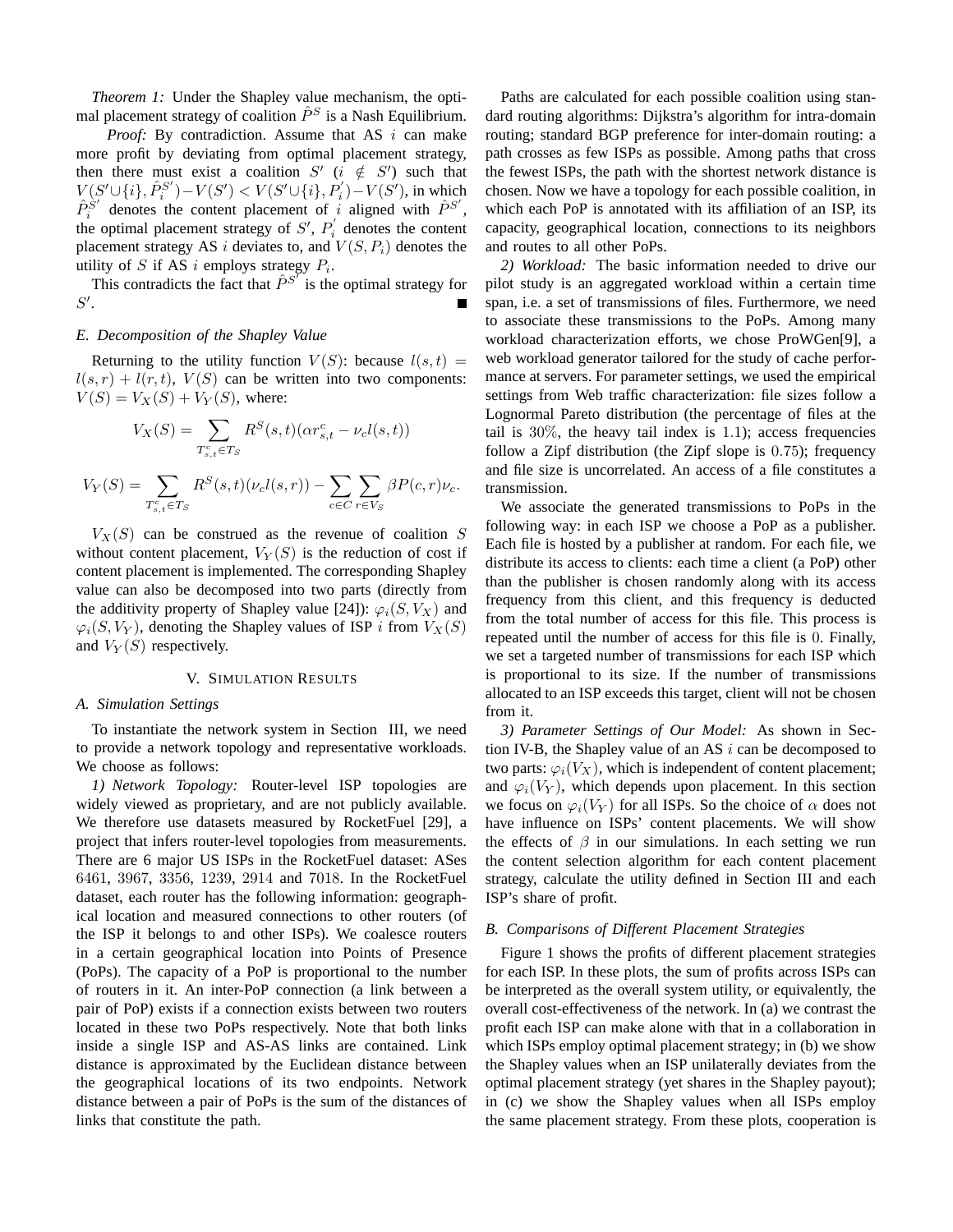

Fig. 3. Profits when  $p$  changes

clearly beneficial, and coalitionally optimal placements derive the most surplus. When all ISPs employ the same strategy, aggressive placement is better than selfish placement because of its inherent adaptivity to minimize costs. In comparison, if ISPs unilaterally deviate from optimal placement, the disturbance to the optimal placement solution caused by aggressive placement is significant and harmful. The case of selfish placement is the opposite: when only one ISP is selfish, the overall content placement is still near optimal; while when all ISPs are selfish, the decrease of overall utility, as well as each ISP's share, is more significant.

In our model,  $\beta$  is a parameter that describes the relative cost of storage. In Figure 2 we show the total utility of the network and the Shapley values of two representative ISPs (a large AS: 2914 and a smaller AS: 3356) under different strategies with different settings of  $\beta$ . In each experiment all ISPs employ the same strategy. We can see that although  $\beta$  is a factor that influences profits, the profits stabilize when  $\beta$  is small enough. This is evidenced by cases where  $\beta = 1$  and  $\beta = 0.125$ : some contents are not frequently transmitted, or the source-destination pairs do not make content placement along the path valuable. We can also see that if storage is

expensive, it is particularly unfavorable to employ aggressive placement: from whole network's perspective, the precious resources are not utilized properly due to the aggressive ISP's content selection. However, for selfish placement, when the storage cost is high, it is harder to contribute, and the loss of profit is less significant.

## *C. Future Trends*

We now return to our initial motivation, the future Internet. While we cannot predict the future, several basic and longobserved trends, such as Moore's law, are likely to continue to apply. We consider how our incentive mechanism would perform, in a hypothetical world in which those trends continue, relative to today.

Although Moore's law was first used to specifically describe microprocessor transistor counts, it has many counterparts in the digital technology world: related to our model, storage cost halves, transmission cost halves, and capacity doubles. Also these laws lead to the prevalence of large files. While this is a complicated setting, most scenarios are straightforward and can be reduced to the scenario in which workload changes while other factors remain. We focus on such a setting: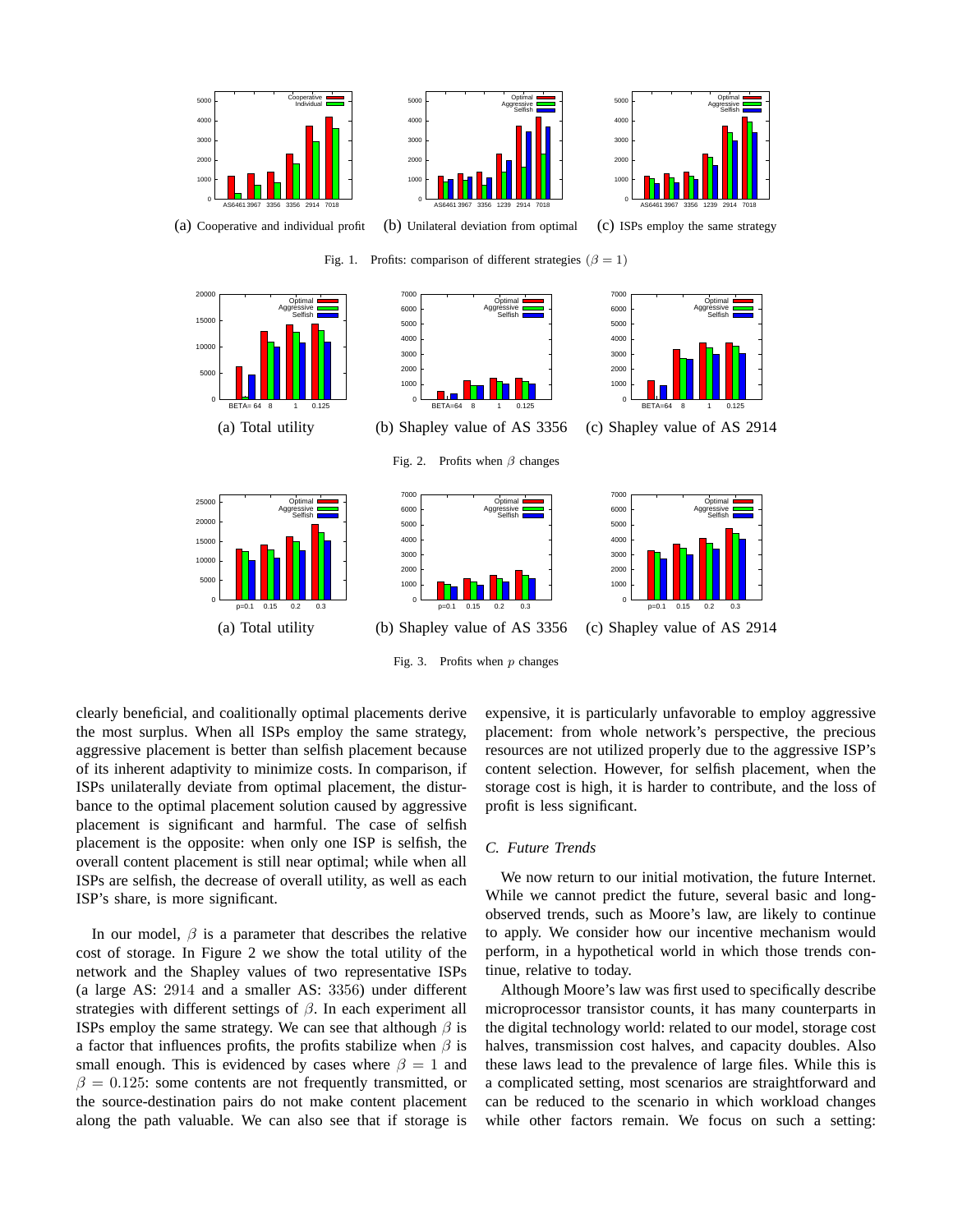changing p, the percentage of the files that are in the tail of the Lognormal Pareto distribution of file sizes.

We show the overall utility and the Shapley values of two ISPs in Figure 3 as we vary  $p$ . Generally, as  $p$  increases, ISPs get more profit by optimally placing contents, and the difference between optimal placement and other strategies increase. Our intuitive explanation is that when more large files are frequently accessed, placing them optimally becomes more profitable.

## VI. DISCUSSION

Looking forward, several important challenges with our proposed mechanism remain. Key among these are how to incorporate these methods into an ISP's infrastructure while retaining appropriate economic incentives, and dealing with additional technical issues. We discuss these now.

## *A. Application Architectures*

In today's Internet, ISPs often employ caching: temporarily storing contents to facilitate future transmissions. In the context of CDNs, providers go beyond caching to content placement via replication. We argue that combining the ideas from these two lines is feasible and beneficial. Instead of driven only by instantaneous user requests, ISPs should consider the longer-term value of content placement. From a system-wide perspective, efficient content placement can complement caching mechanisms by providing hints, and can potentially limit churn associated with frequent updates caused by caching. Indeed, a similarly integrated approach appears as the Content-Store proposed in [20]: buffer memory used to replicate content to facilitate content-based routing. Informed by which contents benefit most from replication, each router can optimize the Content Store accordingly. It is feasible because it does not require significantly more computation than current content delivery approaches (arguably less); it is beneficial because it is aligned with ISP's incentives in both profits and performance.

One possible application architecture is that a coalitional entity, similar in spirit to a CDN of today, calculates the optimal content placement periodically and sends the results as caching hints to either every router or to a delegate for every ISP. Shapley values can be calculated by this entity.

Note that there may be many practical considerations beyond our simplified model, but can be considered under the same framework: for instance, in addition to content placement, an ISP may strategically determine cache size at each router to reduce its operational cost; an ISP may also engineer its traffic to route contents towards the desired routers to adapt to such optimal cache sizes. These are more complicated optimization problems considered by ISPs, however, the incentive mechanisms for them to place contents optimally remain.

### *B. Decentralizing Content Selection*

Another possible but challenging approach is to decentralize content selection process and the associated profit reporting and calculation mechanism. The major issue is dependency: assume that a transmission follows the path  $u_1 \sim u_2 \sim u_3$ . The content selection of  $u_2$  depends on that of  $u_1$ : when content requests are served by  $u_1$ , they will not reach  $u_2$ . However, there may be cases in which this greedy choice is suboptimal; moreover, time synchronization issues can lead to race conditions, in which case routers' content selections may need to be done interdependently.

Based on the assumption that inputs used to make content selection do not change dramatically during a relatively short period of time, periodic synchronization can be used to update the inputs: for each content, the router that has the content sends a message towards the publisher. The message has the information on how many requests were served and how much cost was reduced since last synchronization. Upstream routers can then easily coordinate with downstream routers as to placements that maximize cost reductions. Note that when this mechanism is applied across coalitions, truthful information reporting from participating ISPs is required.

Finally, if content selection is decentralized, the placement still needs to be reported to a central entity, which gathers the information and calculates the Shapley value for each ISP; or the Shapley value is calculated recursively amongst ISPs. The former approach is contingent on truthful information reporting; the latter approach is preferable, but seems challenging. In the context of our problem, although the Shapley value can be defined recursively [17], it is still defined over all possible subsets and requires significant calculation.

## *C. Other Practical Issues*

*1) Shapley Value Calculations:* It was widely understood that computing the Shapley value exactly requires calculating the contribution of each ISP on every possible ordering of every subset, which has exponential time complexity. If a central entity is dedicated to it, it is not infeasible because in the core of the Internet the number of transit ISPs is relatively small. Furthermore, there are several ongoing efforts on approximating the Shapley value in polynomial time based on linear approximation [13] or sampling [10] that may prove suitable for our work.

*2) Coalitions on Today's Internet:* Our simulation showed the case in which the network is comprised of several core transit networks. In practice, a coalition does not necessarily have to be the whole network: depending on the workload and network structure, some workloads on some ISPs do not have material influence on profit made by other ISPs with different workloads. Also, some ISPs can be delegates of their customer stub ISPs. These cut points also help reducing the complexity of calculating the Shapley value.

There is also a potential gap between coalitions and the current bilateral peering structure. In the core of the Internet, most ISPs form peer-to-peer relationship to exchange bulk traffic, which is not necessarily geared towards profit maximization. However, most stub networks connect to the Internet through a provider ISP, which makes profits from its customers. The interplay between coalition-induced profit, customer-induced profit, and bilateral agreements needs to be studied.